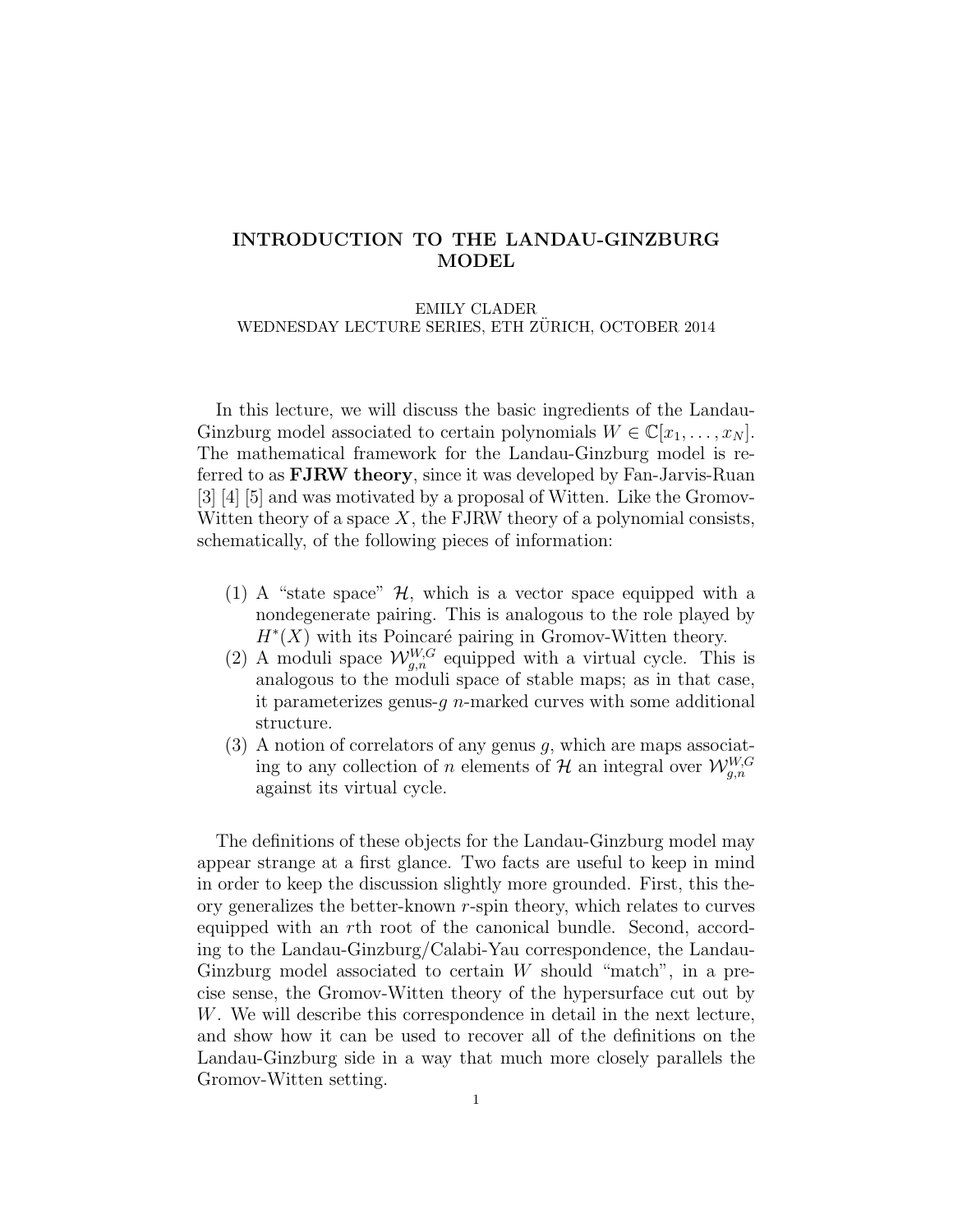1. Quasihomogeneous singularities and their symmetries

We begin by specifying the types of polynomials for which FJRW theory is defined.

**Definition 1.0.1.** A polynomial  $W \in \mathbb{C}[x_1, \ldots, x_N]$  is **quasihomogeneous** if there exist positive integers  $c_1, \ldots, c_N$  (known as weights) and  $d$  (the **degree**) such that

$$
W(\lambda^{c_1}x_1,\ldots,\lambda^{c_N}x_N)=\lambda^d W(x_1,\ldots,x_N)
$$

for all  $\lambda \in \mathbb{C}$ . The rational numbers  $q_i := c_i/d$  are referred to as charges of W.

**Definition 1.0.2.** A quasihomogeneous polynomial  $W$  is **nondegen**erate if

- (1) W defines a nonsingular hypersuface  $X_W$  in the weighted projective space  $\mathbb{P}(c_1,\ldots,c_N);$
- (2) the charges are uniquely determined by W.

Definition 1.0.3. Given a nondegenerate quasihomogeneous polynomial  $W$ , the maximal diagonal symmetry group is

 $G_W := \{(\alpha_1, ..., \alpha_N) \in (\mathbb{C}^*)^N \mid W(\alpha_1 x_1, ..., \alpha_N x_N) = W(x_1, ..., x_N)\}.$ 

Nondegeneracy can be used to show that  $G_W$  is finite. Furthermore, it always contains the element

$$
J := \left( e^{2\pi i \frac{1}{q_1}}, \dots, e^{2\pi i \frac{1}{q_N}} \right),
$$

which plays a special role in the theory.

# 2. STATE SPACE

Let W be a nondegenerate quasihomogeneous polynomial, and let  $G \subset G_W$  be a subgroup containing J.

## 2.1. The state space as a vector space.

Definition 2.1.1. The (A-model) Landau-Ginzburg state space associated to  $(W, G)$  is the vector space

$$
\mathcal{H}_{W,G} = H^*_{CR}([\mathbb{C}^N/W], W^{+\infty}; \mathbb{Q}),
$$

in which  $W^{+\infty} = \text{Re}(W)^{-1}(\rho, \infty)$  for  $\rho \gg 0$ . 2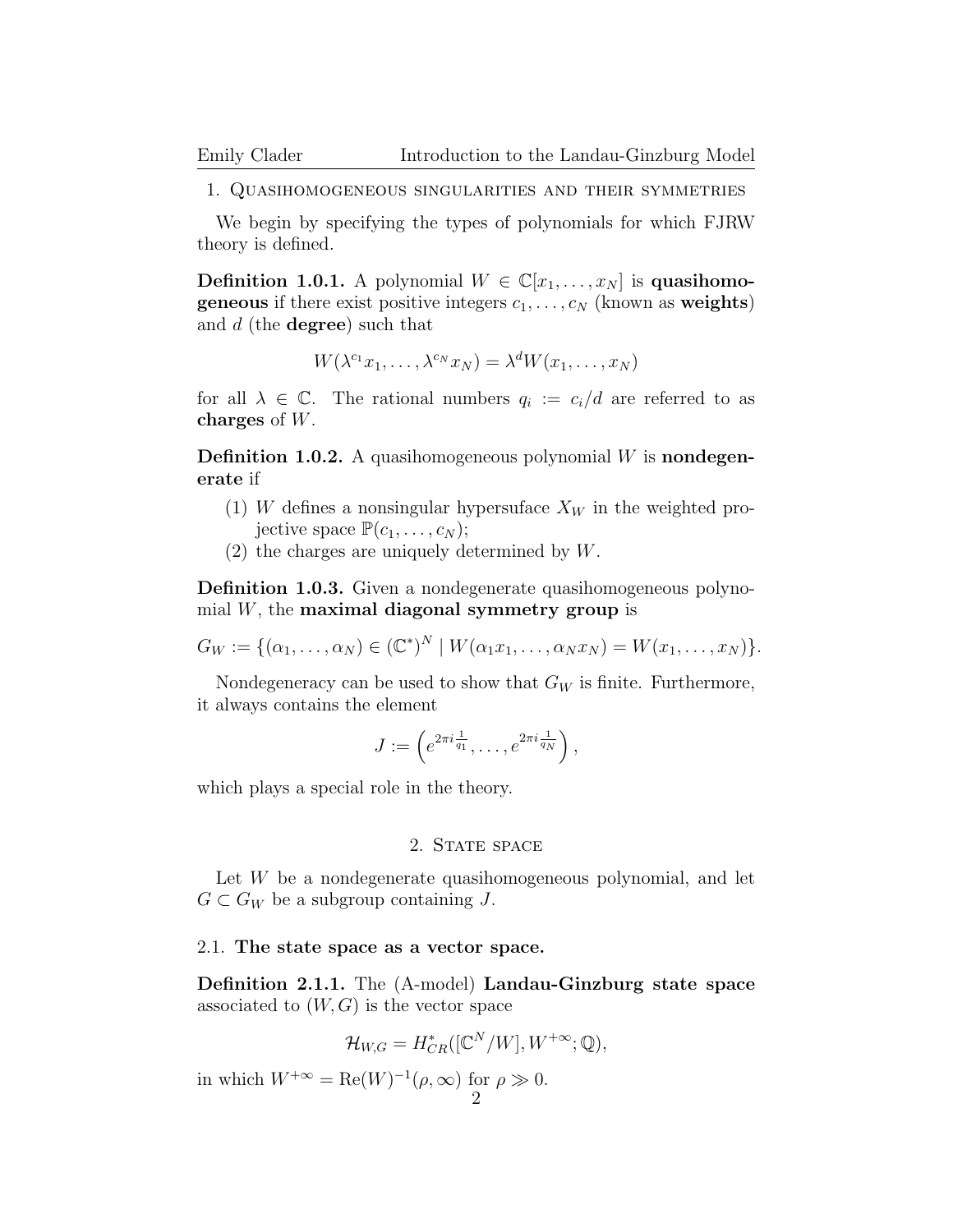We have not defined relative Chen-Ruan cohomology, but the definition is a generalization of the contents of the previous lecture. In particular, it follows that

$$
\mathcal{H}_{W,G} = \left( \bigoplus_{g \in G} H^*(\mathbb{C}_g^N,W_g^{+\infty};\mathbb{Q}) \right)^G,
$$

where  $\mathbb{C}_g^N$  is the fixed locus of g and  $W_g$  is the restriction of W to this fixed locus. The action of G should take the summand indexed by  $g$ to the summand indexed by  $h^{-1}gh$  via pullback under multiplication by h; since any group of diagonal symmetries is abelian, though, this is actually a G-action on each sector separately.

The relative cohomology groups appearing in each of the above summands vanish away from degree  $N_g = \dim_{\mathbb{C}}(\mathbb{C}_g^N)$ , so we can write

$$
\mathcal{H}_{W,G} = \left( \bigoplus_{g \in G} H^{N_g}(\mathbb{C}_g^N, W_g^{+\infty}; \mathbb{Q}) \right)^G.
$$

**Example 2.1.2.** Let  $W = x_1^d + \cdots + x_N^d$ , the **Fermat polynomial** of degree d. Then

$$
G_W = \{(\alpha, \ldots, \alpha) \mid \alpha^d = 1\} \cong \mathbb{Z}_d,
$$

so it is generated by  $J = (e^{2\pi i \frac{1}{d}}, \ldots, e^{2\pi i \frac{1}{d}})$ . The identity element  $1 \in$  $G_W$  obviously fixes all of  $\mathbb{C}^N$ , while any nontrivial g fixes only the origin. Thus:

$$
\mathcal{H}_{W,G_W} = \left( H^N(\mathbb{C}^N, W^{+\infty}) \oplus \bigoplus_{g \neq 1 \in \mathbb{Z}_d} H^0(\{0\}, \emptyset) \right)^{\mathbb{Z}_d}
$$

$$
= H^N(\mathbb{C}^N, W^{+\infty})^{\mathbb{Z}_d} \oplus \mathbb{Q}^{d-1}.
$$

**Example 2.1.3.** Let  $W(x, y, z) = x^3y + yz^2 + z^4$ . It is straightforward to check that this is quasihomogeneous with weights

$$
c_x = 2, \ c_y = 6, \ c_z = 3
$$

and degree  $d = 12$ . The maximal diagonal symmetry group is

$$
G_W = \{ (\lambda_x, \lambda_x^{-3}, \lambda_z) \mid \lambda_z^4 = 1, \lambda_z^2 = \lambda_x^3 \},
$$

while

$$
J = (e^{2\pi i \frac{1}{6}}, e^{2\pi i \frac{1}{2}}, e^{2\pi i \frac{1}{4}}),
$$

which generates a proper subgroup. Even when  $G = J$ , there are sectors of  $\mathcal{H}_{W,G}$  for which  $N_g = 3$  (the nontwisted sector),  $N_g = 2$ ,  $N_g = 1$ , or  $N_g = 0$ .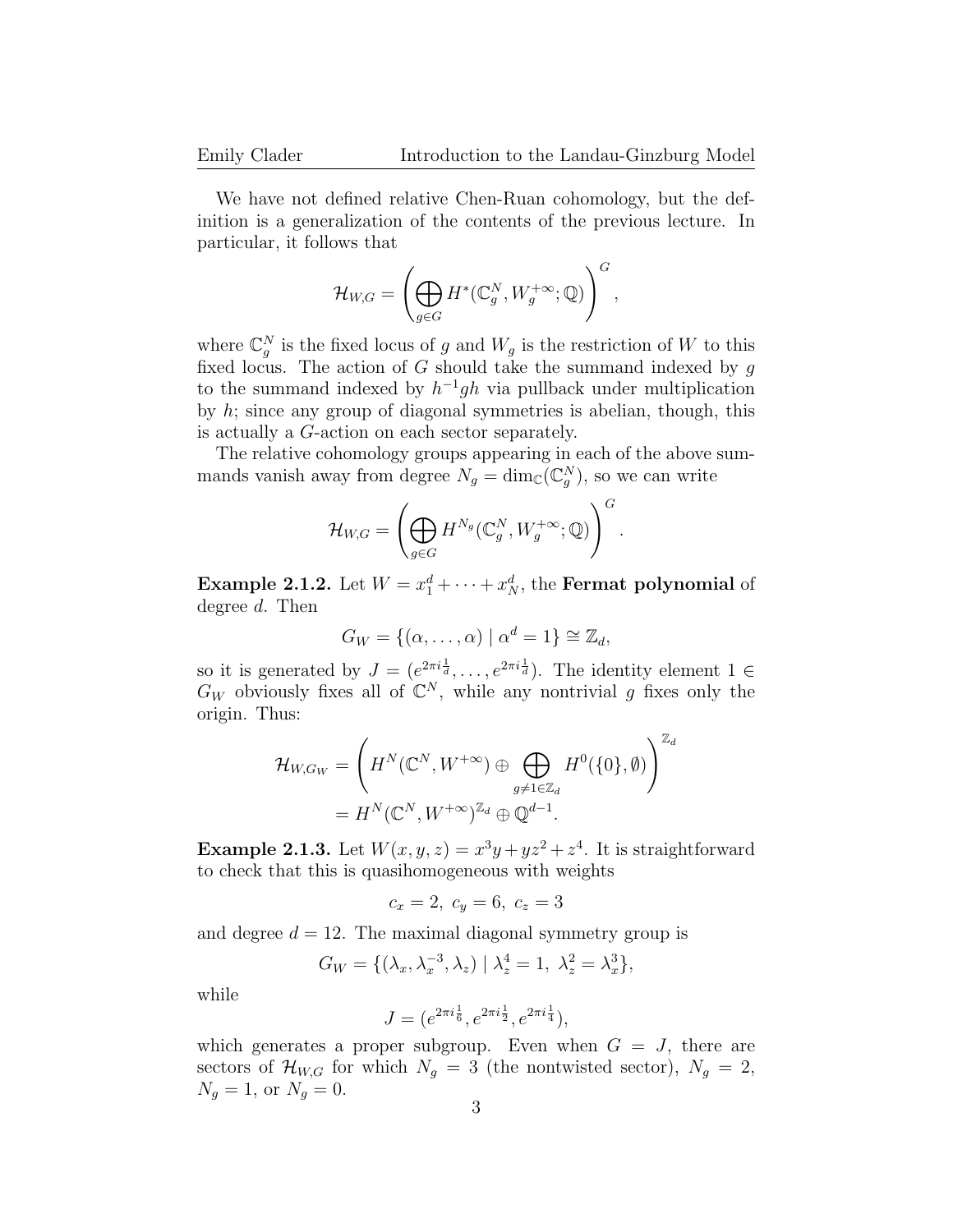Just as Chen-Ruan cohomology has a decomposition induced by the twisted sectors of the inertia stack, the Landau-Ginzburg state space has a decomposition into sectors indexed by  $g \in G$ . These sectors come in two basic types:

**Definition 2.1.4.** If the action of  $g \in G$  on  $\mathbb{C}^N$  fixes only  $\{0\}$ , then the sector  $H^{N_g}(\mathbb{C}_g^N, W_g^{+\infty}) \cong \mathbb{Q}$  of  $\mathcal{H}_{W,G}$  is called **narrow**. Otherwise, the sector is called **broad**.<sup>1</sup>

2.2. **Pairing.** Again in analogy to the Poincaré pairing on Chen-Ruan cohomology, the pairing on  $\mathcal{H}_{W,G}$  is given by matching the sector indexed by g with the sector indexed by  $g^{-1}$ .

Let us begin with the nontwisted sector  $g = 1$ , which pairs with itself. First of all, we observe that there is a pairing

(1) 
$$
\langle , \rangle^- : H^N(\mathbb{C}^N, W^{-\infty}; \mathbb{Q}) \otimes H^N(\mathbb{C}^N, W^{+\infty}; \mathbb{Q}) \to \mathbb{Q},
$$

where

$$
W^{-\infty} = (\text{Re}W)^{-1}(-\infty, -\rho)
$$

for  $\rho \gg 0$ . To see this, note that the vector spaces  $H^N(\mathbb{C}^N, W^{\pm \infty}; \mathbb{Q})$ are dual to the homology  $H_N(\mathbb{C}^N, W^{\pm \infty}; \mathbb{Q})$ , and the latter has a known basis in terms of Lefschetz thimbles. Namely, one can choose a perturbation  $W_a$  of  $W$  to a holomorphic Morse function, and then choose a collection of nonintersecting paths in C that begin at critical values of  $W_a$  and move in the direction of Re(z) =  $\infty$ , eventually becoming horizontal. The preimages of these paths in  $\mathbb{C}^N$  form a basis for  $H_N(\mathbb{C}^N, W^{+\infty}; \mathbb{Q})$ , and similarly, the "opposite" thimbles form a basis for  $H_N(\mathbb{C}^N, W^{-\infty}; \mathbb{Q})$ . (See Figure 1.)



FIGURE 1. The preimages in  $\mathbb{C}^N$  of these paths are closed at one end and open at the other, giving them the appearance of infinite "thimbles".

The pairing (1) is obtained by dualizing the intersection pairing

$$
H_N(\mathbb{C}^N, W^{-\infty}; \mathbb{Q}) \otimes H_N(\mathbb{C}^N, W^{+\infty}; \mathbb{Q}) \to \mathbb{Q}.
$$

<sup>&</sup>lt;sup>1</sup>These situations were referred to as **Neveu-Schwarz** and **Ramond** in some previous literature.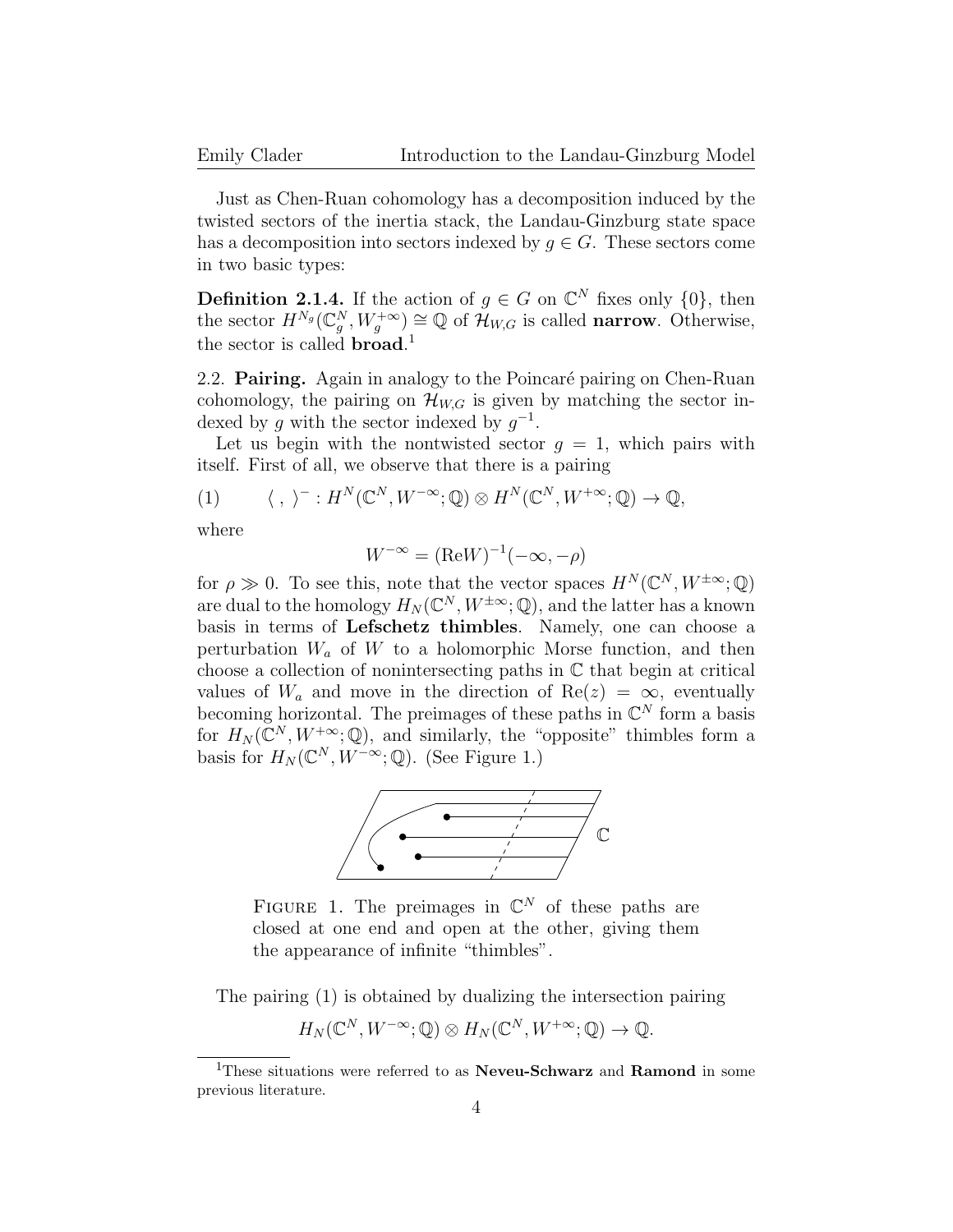From here, choose a dth root of unity  $\xi$  and define

 $(x_1)$ 

$$
I: \mathbb{C}^N \to \mathbb{C}^N
$$

$$
,\ldots,x_N) \mapsto (\xi^{c_1}x_1,\ldots,\xi^{c_N}x_N),
$$

which interchanges  $W^{+\infty}$  and  $W^{-\infty}$ . The desired pairing on the nontwisted sector of  $\mathcal{H}_{W,G}$  is

$$
\langle , \rangle : H^N(\mathbb{C}^N, W^{+\infty}; \mathbb{Q})^G \otimes H^N(\mathbb{C}^N, W^{+\infty}; \mathbb{Q})^G \to \mathbb{Q}
$$

$$
\langle \alpha, \beta \rangle = \langle \alpha, I^* \beta \rangle^-.
$$

The restriction to J-invariants (and, in particular, to G-invariants for any  $G$  containing  $J$ ) is sufficient to ensure that this pairing does not depend on the choice of  $\xi$ .

Having defined the pairing on the nontwisted sector, the pairing between twisted sectors indexed by g and  $g^{-1}$  is defined by applying the above construction to the restricted polynomial  $W_q$ .

2.3. Grading. Just as in the case of Chen-Ruan cohomology, a grading on  $\mathcal{H}_{W,G}$  should be chosen so that elements pair nontrivially only when their degrees add up to the "dimension". The correct notion of dimension in this case is the following:

Definition 2.3.1. The central charge of a quasihomogeneous polynomial W is

$$
c_W := \sum_{i=1}^N (1 - 2q_i).
$$

For example, when  $\sum q_i = 1$ , the polynomial is said to be **Calabi-Yau**, since it defines a Calabi-Yau hypersurface  $X_W \subset \mathbb{P}(c_1, \ldots, c_N)$ . In this case,  $c_W = N - 2$ , which is the complex dimension of  $X_W$ .

Associated to each  $\gamma \in G_W$ , and hence to each sector of the state space, there is a degree-shifting number

$$
\iota_{\gamma} = \sum_{i=1}^{N} (\Theta_i^{\gamma} - q_i),
$$

where  $\Theta_i^{\gamma} \in [0, 1)$  is defined by writing

$$
\gamma = (e^{2\pi i \Theta_1^{\gamma}}, \dots, e^{2\pi i \Theta_N^{\gamma}}) \in (\mathbb{C}^*)^N.
$$

It should be noted that this is not the same degree-shifting number as in the definition of  $H^*_{CR}([\mathbb{C}^N/G])$ , since it includes extra terms coming from the charges of  $W$ .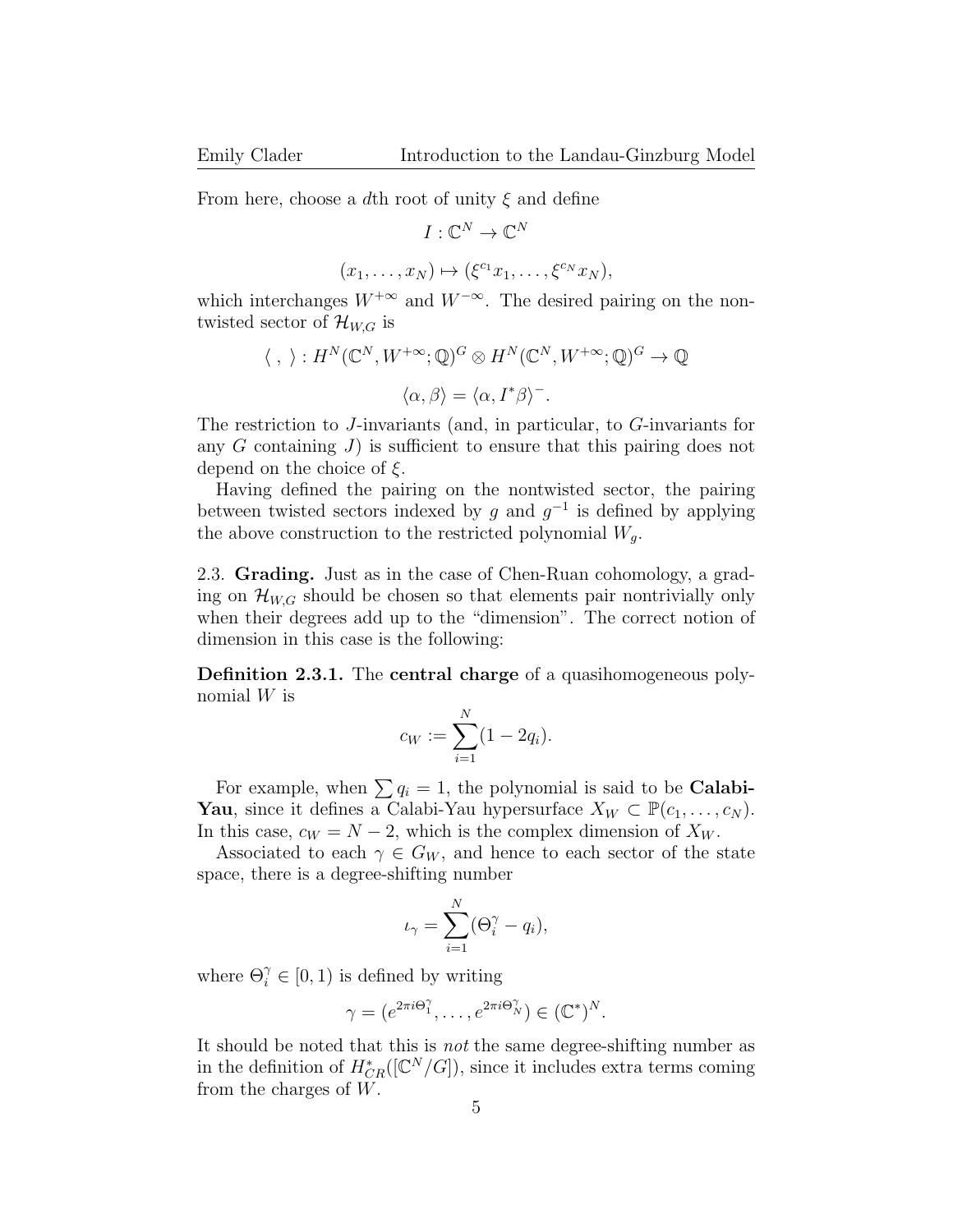The grading on  $\mathcal{H}_{W,G}$  is given by

$$
\mathcal{H}^i_{W,G} = \bigoplus_{\gamma \in G} \mathcal{H}^{i-2\iota_\gamma}_{\gamma},
$$

in which

$$
\mathcal{H}_\gamma = H^{N_\gamma}(\mathbb{C}^{N_\gamma}, W_\gamma^{+\infty}; \mathbb{Q})^G
$$

is the sector indexed by  $\gamma$ . It is straightforward to check that, indeed, the pairing on  $\mathcal{H}_{W,G}$  is the direct sum of pairings

$$
\mathcal{H}^{i}_{W,G} \otimes \mathcal{H}^{2c_W - i}_{W,G} \to \mathbb{Q}.
$$

2.4. **B-model.** We have referred to  $\mathcal{H}_{W,G}$  as the "A-model" state space, so we should mention briefly its B-model analogue.

**Definition 2.4.1.** The Milnor ring of a polynomial  $W \in \mathbb{C}[x_1, \ldots, x_N]$ is

$$
\mathcal{Q}_W := \frac{\mathbb{C}[x_1,\ldots,x_N]}{\left(\frac{\partial W}{\partial x_1},\ldots,\frac{\partial W}{\partial x_N}\right)}.
$$

This much more concrete object actually coincides with the state space defined above:

Fact 2.4.2. [7][8][9] There is an isomorphism of vector spaces

(2) 
$$
\mathcal{Q}_W \cong H^N(\mathbb{C}^N, W^{+\infty}; \mathbb{C}),
$$

which restricts to an isomorphism on  $G_W$ -invariant subspaces under an appropriate definition of the  $G_W$ -action on the Milnor ring. Furthermore, the Milnor ring can be given a natural pairing that matches the pairing on the A-model state space.

There is a precisely analogous "orbifolding" construction

$$
\mathcal{Q}_{W\!,G}:=\left(\bigoplus_{g\in G}\mathcal{Q}_{W_g}\right)^G,
$$

where  $W_g$  is again the restriction of W to the fixed locus of g. Combining the isomorphisms obtained from (2) on each sector, one obtains an isomorphism

$$
\mathcal{Q}_{W,G} \cong \mathcal{H}_{W,G}
$$

that respects the pairing on each side. However, we should note that the left-hand side also admits a natural grading, and this "B-model grading" does not match the grading defined above.

We will not use the B-model description of the state space in our discussion of the Landau-Ginzburg model, but it is a very useful computational tool, since it is rather more concrete than the A-model perspective.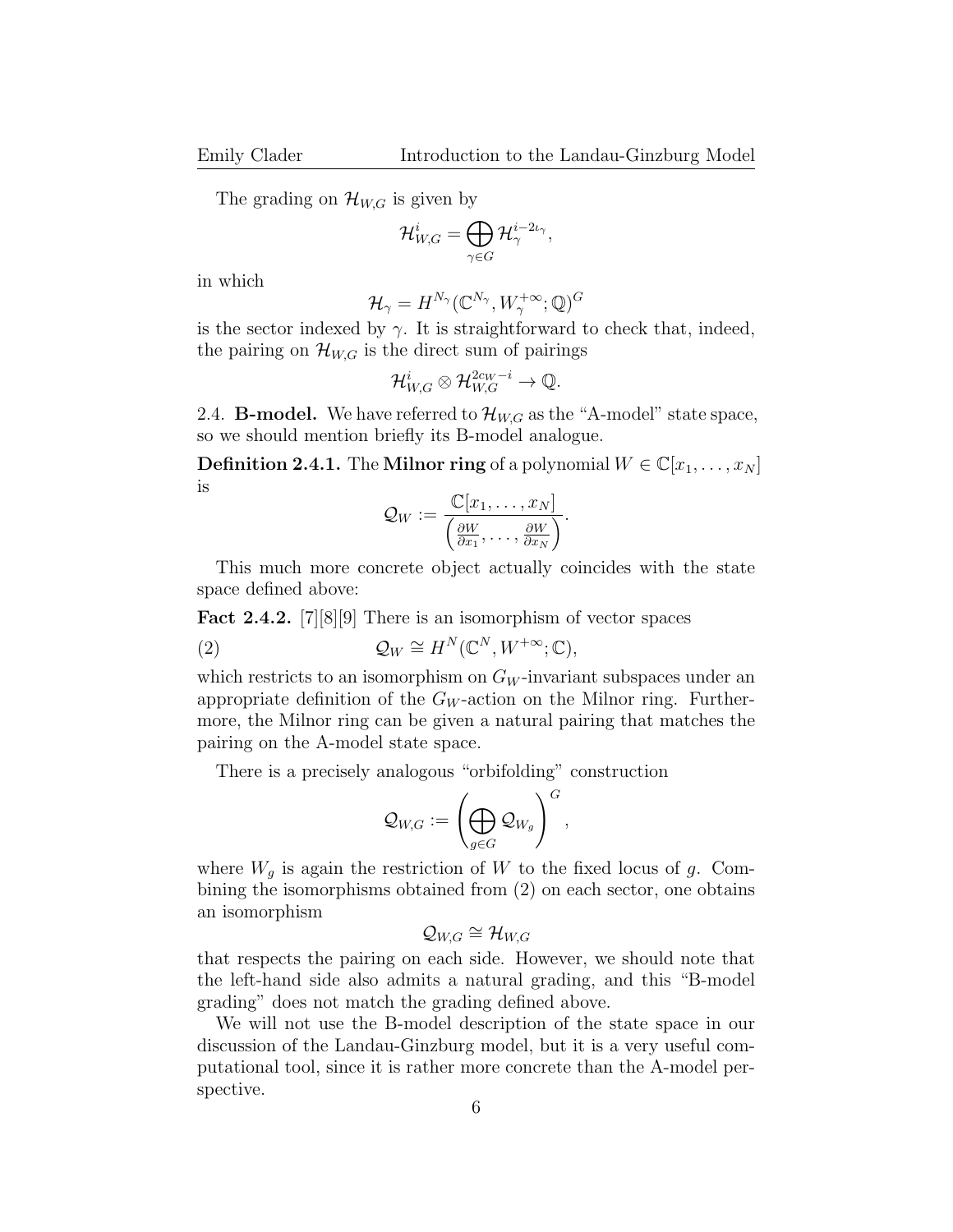#### 3. Moduli space

Write a quasihomogeneous polynomial  $W = \sum_{i=1}^{s} c_i W_i$  as a sum of distinct monomials  $W_i = \prod_{j=1}^{N} x_{\ell}^{b_{ij}}$  with coefficient one, where  $c_i \neq 0$ . In order to avoid certain technicalities, we will assume that  $s = N$ , a condition referred to as "invertibility".

To define the moduli space associated to  $(W, G)$ , we first treat the case where  $G = G_W$ . Then  $\mathcal{W}_{g,n}^{W,G_W}$  parameterizes tuples

$$
(C; x_1, \ldots, x_n; L_1, \ldots, L_N; \phi_1, \ldots, \phi_s),
$$

in which

- (1)  $(C; x_1, \ldots, x_n)$  is a genus-g, n-pointed stable orbifold curve this means, in particular, that  $C$  is a curve with at worst nodal singularities and with nontrivial orbifold structure only at spe- $\text{cial points}^2$ ;
- (2)  $L_1, \ldots, L_N$  are orbifold line bundles on C;
- (3)  $\phi_1, \ldots, \phi_s$  are isomorphisms  $W_i(L_1, \ldots, L_N) \cong \omega_{C, \log}$ , in which inserting line bundles into a monomial is defined by interpreting multiplication as tensor product.

Such a tuple is referred to as a W-structure<sup>3</sup> on the pointed curve C.

**Example 3.0.3.** When  $W = x^r$ , we have  $G_W = \mathbb{Z}_r$ , and  $\mathcal{W}_{g,n}^{W,G_W}$  is the moduli space of r-spin structures.

From this example, we can already see the necessity for the presence of orbifold structure in the definition of the moduli space. Indeed, the line bundle  $\omega_{C,\log}$  might not have an rth tensor root on an ordinary curve C, if its degree  $2g - 2 + n$  is not a multiple of r; worse yet, the number of such roots can change when a curve degenerates. If C is allowed orbifold structure at the marked points and nodes, however, then these problems do not arise.

An important feature of orbifold line bundles is the notion of multiplicity.

<sup>2</sup>A careful definition of orbifold curve can be found in [1]. One other important technical point in the definition is that nodes should be "balanced", meaning that they are given locally by  $\{xy = 0\}/\mathbb{Z}_k$  in which  $\mathbb{Z}_k$  acts by  $(x, y) \mapsto (\zeta_k x, \zeta_k^{-1} y)$  for a kth root of unity  $\zeta_k$ .

 $3$ To be more precise, a condition is required on the isotropy groups of C at special points in order to ensure that the moduli space of W-structures is proper. There are different ways to achieve this. In [5], the order of the isotropy group at a point p is fixed by requiring that the representation  $G_p \to (\mathbb{C}^*)^N$  defined by the multiplicities of  $L_1, \ldots, L_N$  is faithful; see below. In [2], every special point is declared to have isotropy group  $\mathbb{Z}_d$ .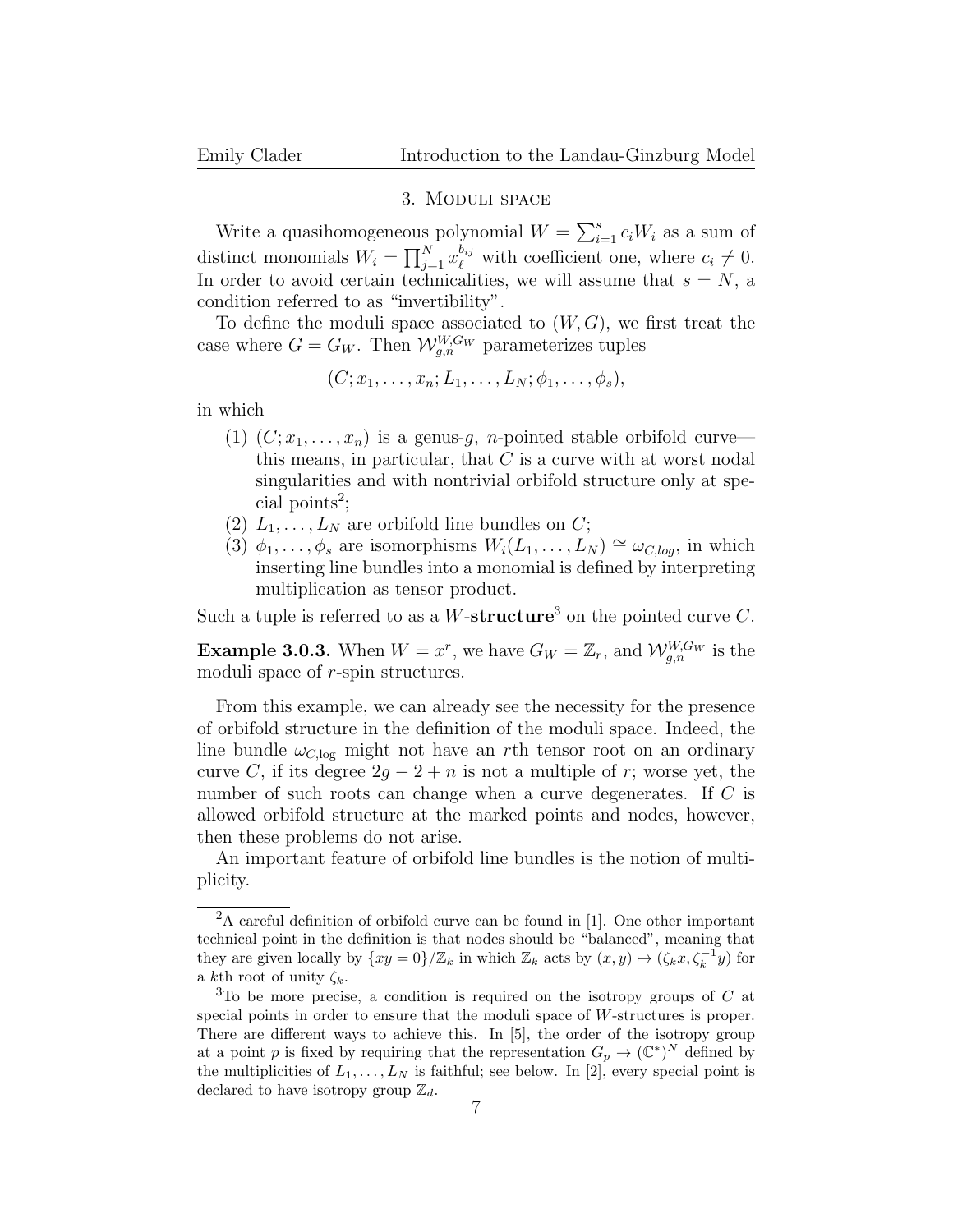Definition 3.0.4. Let L be an orbifold line bundle on an orbifold curve C. Then, for any point  $x \in C$ , the isotropy group  $G_x$  acts linearly on the fiber of L over x. Recall that  $G_x \cong \mathbb{Z}_r$  for some r and is equipped with a choice of generator  $1_r$ . The **multiplicity** of L at x is defined as the number  $m \in \{0, 1, \ldots, r-1\}$  for which the action of  $1_r$  on the fiber of L is given by multiplication by  $e^{2\pi im/r}$ .

**Proposition 3.0.5.** Let  $(C; x_1, \ldots, x_n; L_1, \ldots, L_N; \phi_1, \ldots, \phi_s)$  be a Wstructure, and let  $x_i$  be a marked point with isotropy group  $\mathbb{Z}_{r_i}$ . Denote by  $m_{ij} \in \{0, 1, \ldots, r_i - 1\}$  the multiplicity of  $L_i$  at  $x_i$ . Then

$$
(e^{2\pi i \frac{m_{i1}}{r_i}}, \ldots, e^{2\pi i \frac{m_{iN}}{r_i}}) \in (\mathbb{C}^*)^N
$$

lies in  $G_W$ .

The proof of this proposition is a straightforward computation using the fact that  $\omega_{C,\log}$  is pulled back from the coarse underlying curve  $|C|$ , and hence has multiplicity zero; see Lemma 2.1.18 of [5].

There is a decomposition of  $\mathcal{W}_{g,n}^{W,G}$  into open and closed substacks dictated by these multiplicities:

(3) 
$$
\mathcal{W}_{g,n}^{W,G} = \bigsqcup_{(\gamma_1,\ldots,\gamma_n)\in G_W^n} \mathcal{W}_{g,n}(\gamma_1,\ldots,\gamma_n),
$$

where  $\mathcal{W}_{q,n}(\gamma_1,\ldots,\gamma_n)$  denotes the substack in which the multiplicities of  $(L_1, \ldots, L_N)$  at ith marked point are given by the element  $\gamma_i \in$  $G_W \subset (\mathbb{C}^*)^N$ .

Furthermore, there is a compatibility condition on  $\gamma_1, \ldots, \gamma_n$  that is necessary (and sufficient) in order for them to index a nonempty substack. Let us work this out explicitly in the r-spin case, in which a W-structure is an orbifold line bundle L satisfying

$$
L^{\otimes r} \cong \omega_{C,\log}.
$$

Let  $\epsilon : C \to |C|$  be the morphism that forgets the orbifold structure on C. This is a flat morphism, so  $|L| := \epsilon_* L$  is a line bundle on  $|C|$ . However, it is no longer necessarily a root of the log-canonical bundle, but instead satisfies the equation

$$
|L|^{\otimes r} \cong \omega_{|C|,\log} \otimes \mathcal{O}(-m_1[x_1] - \cdots - m_n[x_n]),
$$

where  $m_i$  is the multiplicity of L at the *i*th marked point. (This fact can be proved by finding a local trivialization for  $|L|$ , as explained, for example, in Section 2.1.4 of  $|6|$ .) In particular, since  $|L|$  is an honest, non-orbifold line bundle, it has integral degree, and hence:

(4) 
$$
\sum_{i=1}^{n} m_i \equiv 0 \mod r.
$$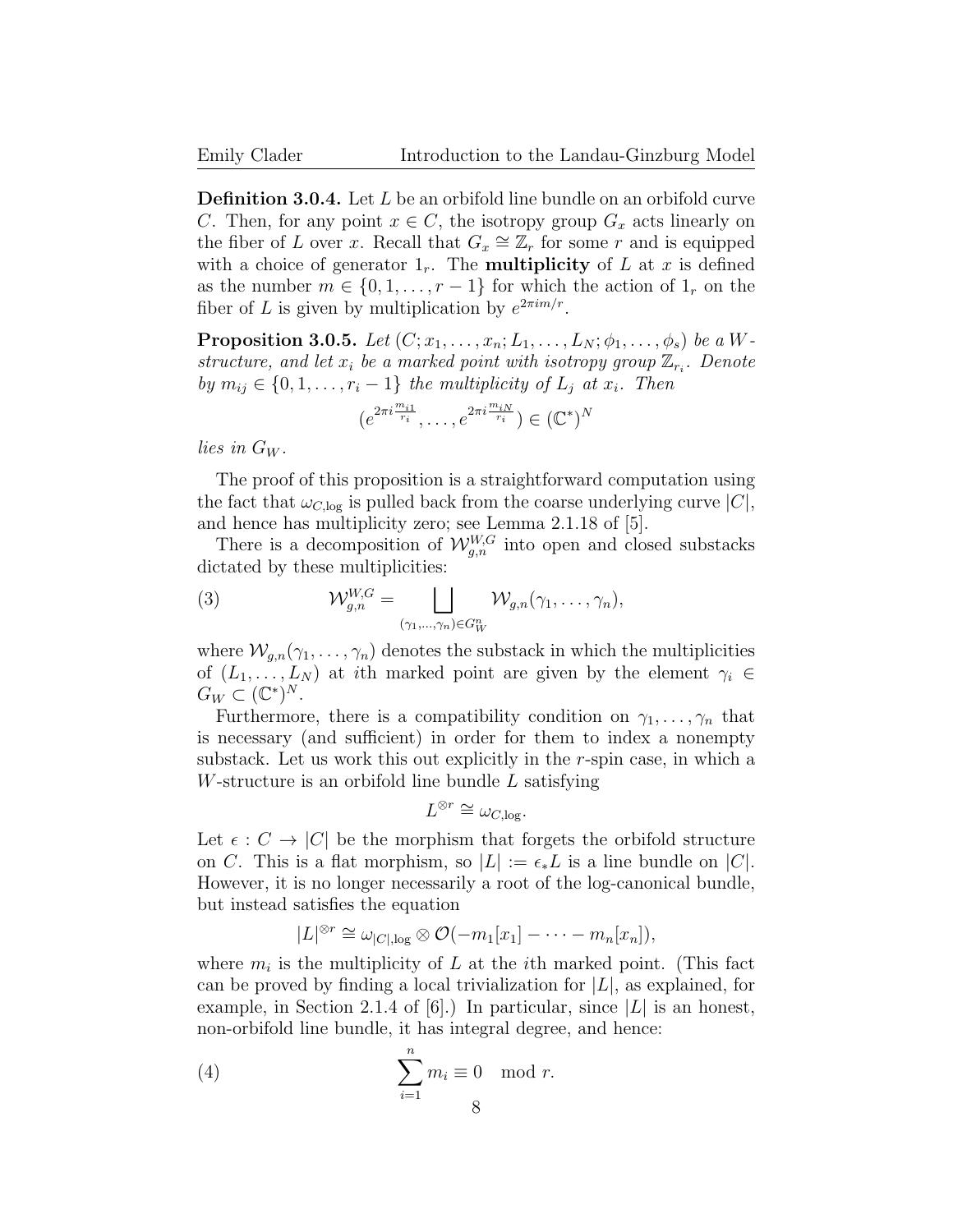We find, then, that if  $\zeta_r = e^{2\pi i/r}$ , the substack  $\mathcal{W}_{g,n}(\zeta_r^{m_1}, \ldots, \zeta_r^{m_n})$  of the moduli space of  $r$ -spin structures is nonempty only when  $(4)$  is satisfied.

From the decomposition (3), we are finally ready to define the moduli space for  $(W, G)$  when G is a proper subgroup of  $G_W$ . Namely, we restrict to those components indexed by elements of G:

$$
\mathcal{W}_{g,n}^{W,G} := \bigsqcup_{(\gamma_1,\ldots,\gamma_n)\in G^n} \mathcal{W}_{g,n}(\gamma_1,\ldots,\gamma_n).
$$

## 4. Correlators

Let us assume, for the time being, that the moduli space  $\mathcal{W}_{g,n}^{W,G}$ admits a virtual cycle. We will give a construction of the virtual cycle, at least in certain cases, in our discussion of the LG/CY correspondence next lecture.

Correlators should be defined by integrating cohomology classes against the virtual cycle, and these cohomology classes should be dictated by elements of  $\mathcal{H}_{W,G}$ . It is far from obvious, though, how one should associate classes on  $\mathcal{W}_{g,n}^{W,G}$  to state space vectors.

Let us first consider the case of narrow insertions. Recall that a sector  $\mathcal{H}_{\gamma} \subset \mathcal{H}_{W,G}$  indexed by  $\gamma \in G$  is called narrow if  $\gamma$  fixes only the origin in  $\mathbb{C}^N$ . In this case,  $\mathcal{H}_{\gamma} = \mathbb{Q}$ , and we denote the generator by  $e_\gamma$ .

Suppose that  $\phi_1, \ldots, \phi_n \in \mathcal{H}_{W,G}$  are all drawn from narrow sectors, so we can write  $\phi_i = c_i e_{\gamma_i}$ . Then define **correlators** by

$$
\langle \tau_{a_1}(\phi_1), \ldots, \tau_{a_n}(\phi_n) \rangle_{g,n} := \left( \prod_{i=1}^n c_i \right)^2
$$

 $2cmight) \cdot \int_{[W_{g,n}(\gamma_1,...,\gamma_n)]^{\text{vir}}} \psi_1^{a_1} \cdots \psi_n^{a_n}$  for any non-negative integers  $a_1,...,a_n$ . The  $\psi$  classes appearing in this formula are defined on the moduli space  $W_{g,n}^{W,G}$  in exactly the same way that they are defined in Gromov-Witten theory, as the first Chern class of the cotangent line bundles at the marked points.

For some polynomials  $W$ , the above is sufficient to define all correlators. When  $W = x_1^d + \cdots + x_N^d$ , for example, one can simply set a correlator to zero if any of its insertions come from the broad sector. In general, however, such a definition would not yield a Cohomological Field Theory, so a nontrivial definition of broad correlators must be given. This is difficult for two reasons: first, broad sectors are more than 1-dimensional, so we must find a more subtle way to arrive at a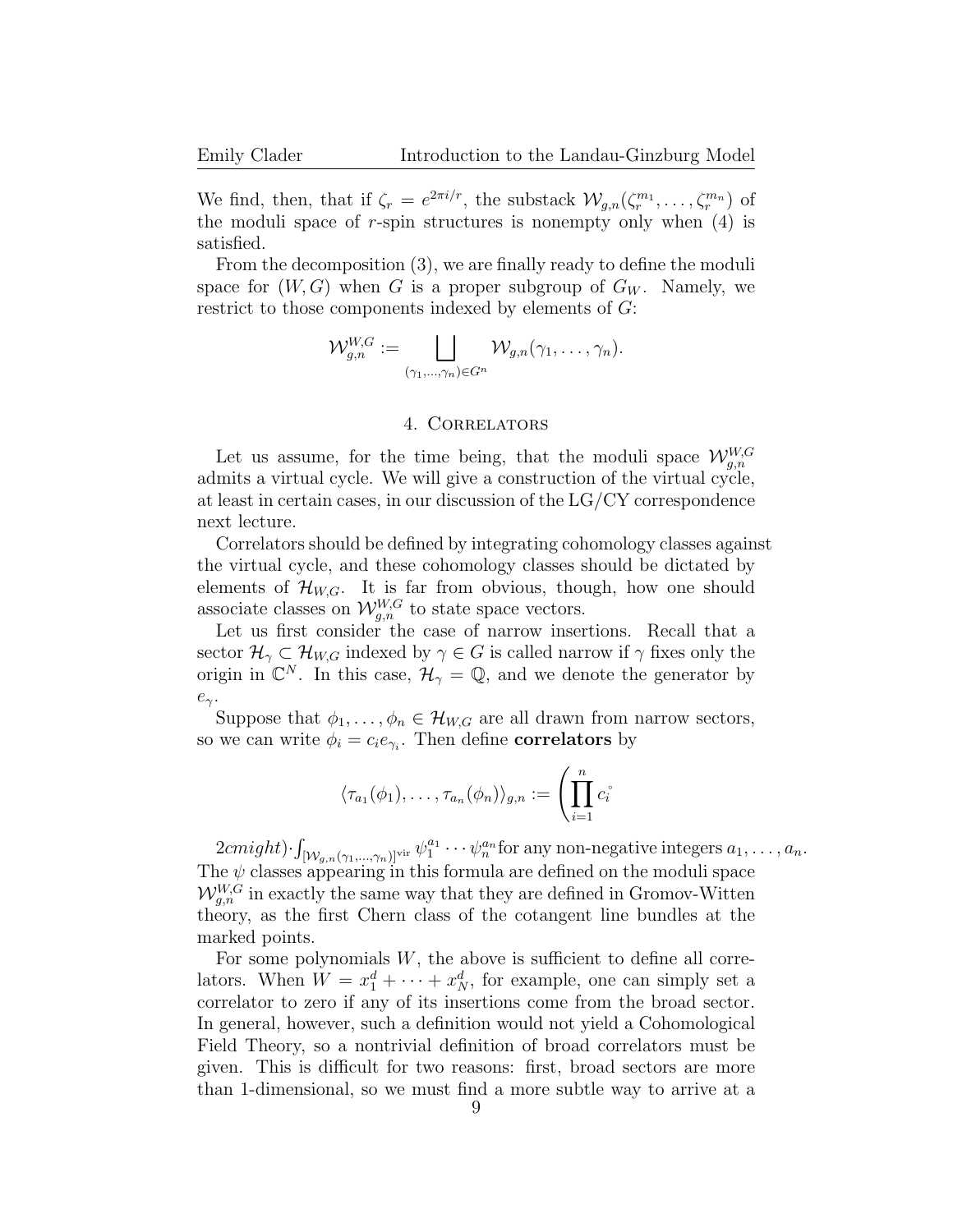cohomology class on the moduli space against which to integrate. Furthermore, as we will see in the next lecture, the method we will use to define the virtual cycle breaks down on components  $\mathcal{W}_{q,n}(\gamma_1,\ldots,\gamma_n)$ for which at least one  $\gamma_i$  is broad.

There is an alternative (analytic, rather than algebraic) construction of the virtual cycle that is valid on all components. This construction is quite complicated to define, but it has the interesting feature that it naturally yields an element

(5) 
$$
[\mathcal{W}_{g,n}(\gamma_1,\ldots,\gamma_n)]^{\text{vir}} \in H^*(\mathcal{W}_{g,n}(\gamma_1,\ldots,\gamma_n)) \otimes \mathcal{H}_{\gamma_1}^{\vee} \otimes \cdots \otimes \mathcal{H}_{\gamma_n}^{\vee}
$$

rather than simply a class on the moduli space. Thus, given such a virtual cycle, one immediately obtains correlators

$$
\langle \tau_{a_1}(\phi_1),\ldots,\tau_{a_n}(\phi_n)\rangle_{g,n}
$$

by pairing  $\phi_i \in \mathcal{H}_{\gamma_i}$  against the  $\mathcal{H}_{\gamma_i}^{\vee}$  part of the virtual cycle, and then integrating  $\psi_1^{a_1} \cdots \psi_n^{a_n}$  against the cohomology part.

Let us give a very vague indication of why the virtual class lives in this tensor product. Associated to a nondegenerate quasihomogeneous polynomial is an equation known as the Witten equation:

(6) 
$$
\overline{\partial} u_i + \frac{\overline{\partial} W}{\partial u_i} = 0,
$$

where  $u_1, \ldots, u_n$  are sections of an appropriate line bundle. Witten conjectured that the theory of solutions to this equation should be governed by a certain integral hierarchy, generalizing his conjecture that the intersection theory of the moduli space of curves is governed by the KdV hierarchy. It is not clear, however, that the two terms of (6) are even sections of the same bundle; the moduli space  $\mathcal{W}_{g,n}^{W,G}$  is constructed precisely so that, if  $u_i$  is a section of  $L_i$ , then equation (6) makes sense.

Since W has only a single, highly-degenerate critical point at  $x = 0$ , it is very difficult to solve the Witten equation even after making sense of it. It is much easier to solve a perturbed equation  $W + W_0$  whose restriction to the fixed point set  $Fix(\gamma) \subset \mathbb{C}^N$  for each  $\gamma \in G$  is a holomorphic Morse function whose critical values have distinct imaginary parts. Such a  $W_0$  is called a strongly regular perturbation.

Given a strongly regular perturbation, Fan-Jarvis-Ruan [4] constructed a virtual cycle on a different moduli space  $\mathcal{W}_{g,n}^s(\gamma_1,\ldots,\gamma_n)$  that admits a proper, quasi-finite map to  $\mathcal{W}_{g,n}(\gamma_1,\ldots,\gamma_n)$ . It can be pushed forward to the moduli space we care about, but the result will depend on the perturbation  $W_0$ . More precisely, there is a chamber structure on the space of perturbations, in which the walls are places where the